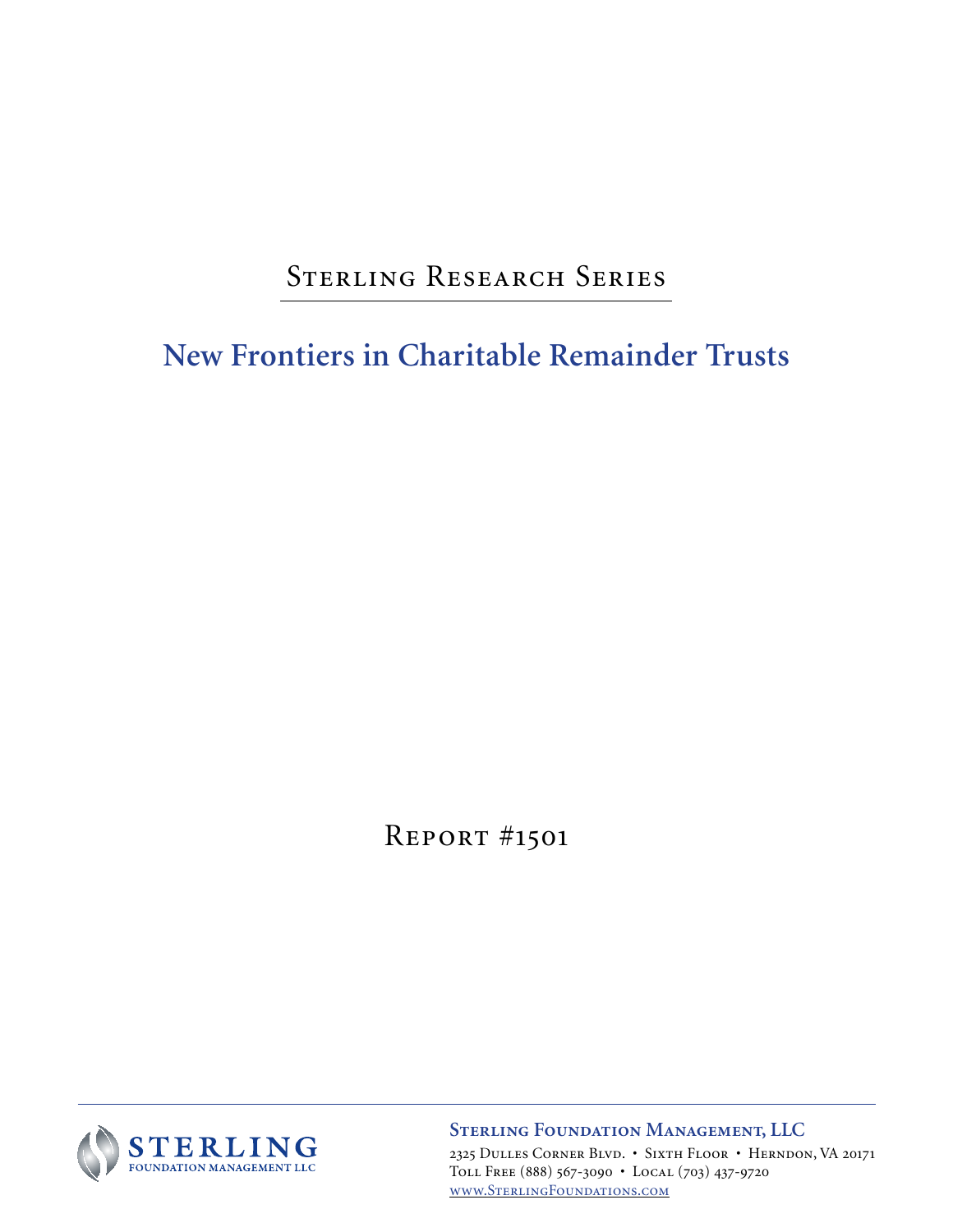# **New Frontiers in Charitable Remainder Trusts**

### **Why People Set Up CRTs**

There are three main reasons people set up CRTs. These are to defer taxes on gain; to use pre-tax money to generate income; and to obtain an income tax deduction.

#### *Defer Taxes*

The majority of CRTs are set up when the CRT donor wishes to sell an asset that has a big gain. By contributing the asset to a CRT before selling the asset, the donor can defer tax on the sale, because the CRT does not pay taxes. That means that the CRT can sell the asset, and keep 100% of the proceeds.

#### *Generate Income With Pre-Tax Dollars*

Because the CRT keeps 100% of the proceeds from the sale of the assets the donor put into the CRT, that entire amount, without being reduced by taxes, is able to grow and earn income inside the CRT. Most CRT donors receive a lifetime income from their CRT, and pay tax only as they receive the income.

### *Income Tax Deduction*

When you contribute an asset to a CRT, you are making a charitable contribution. Charitable contributions are deductible for federal income taxes, and for most states that have an income tax. Depending on the specifics of the CRT and the donor's tax situation, the charitable deduction can, in effect, make several years of CRT income tax-free for the donor.

### **Kinds of CRTs**

There are two families of CRTs: CRATs and CRUTs. CRAT stands for Charitable Remainder Annuity Trust. CRUT stands for Charitable Remainder Unitrust. An annuity trust pays you the same dollar amount every year, and a unitrust pays you the same percentage of the trust assets every year.

There is only one kind of CRAT.

There are four kinds of CRUTs. These are the regular or straight CRUT, also known as a SCRUT; the Net-Income-Only-CRUT, also known as a NICRUT; and the Net-Income-with-Makeup-CRUT, also known as a NIMCRUT; and a Flip-CRUT.

A SCRUT pays a fixed percentage each year, regardless of how much income the trust has earned. A NICRUT pays out only the amount earned each year, up to a maximum percentage stated in the trust document. A NIMCRUT also pays out only the amount earned each year, but if there are years that the NIMCRUT earns less than the stated distribution amount, those unpaid amounts can be accrued and paid out later if they are eventually earned. A Flip-CRUT begins life as a NIMCRUT, and then, when a specified trigger event occurs, 'flips' to become a SCRUT.

#### **Payment Rates**

The payment rate on a CRT must be at least 5%, and no more than a maximum which is deter-



#### **STERLING FOUNDATION MANAGEMENT, LLC**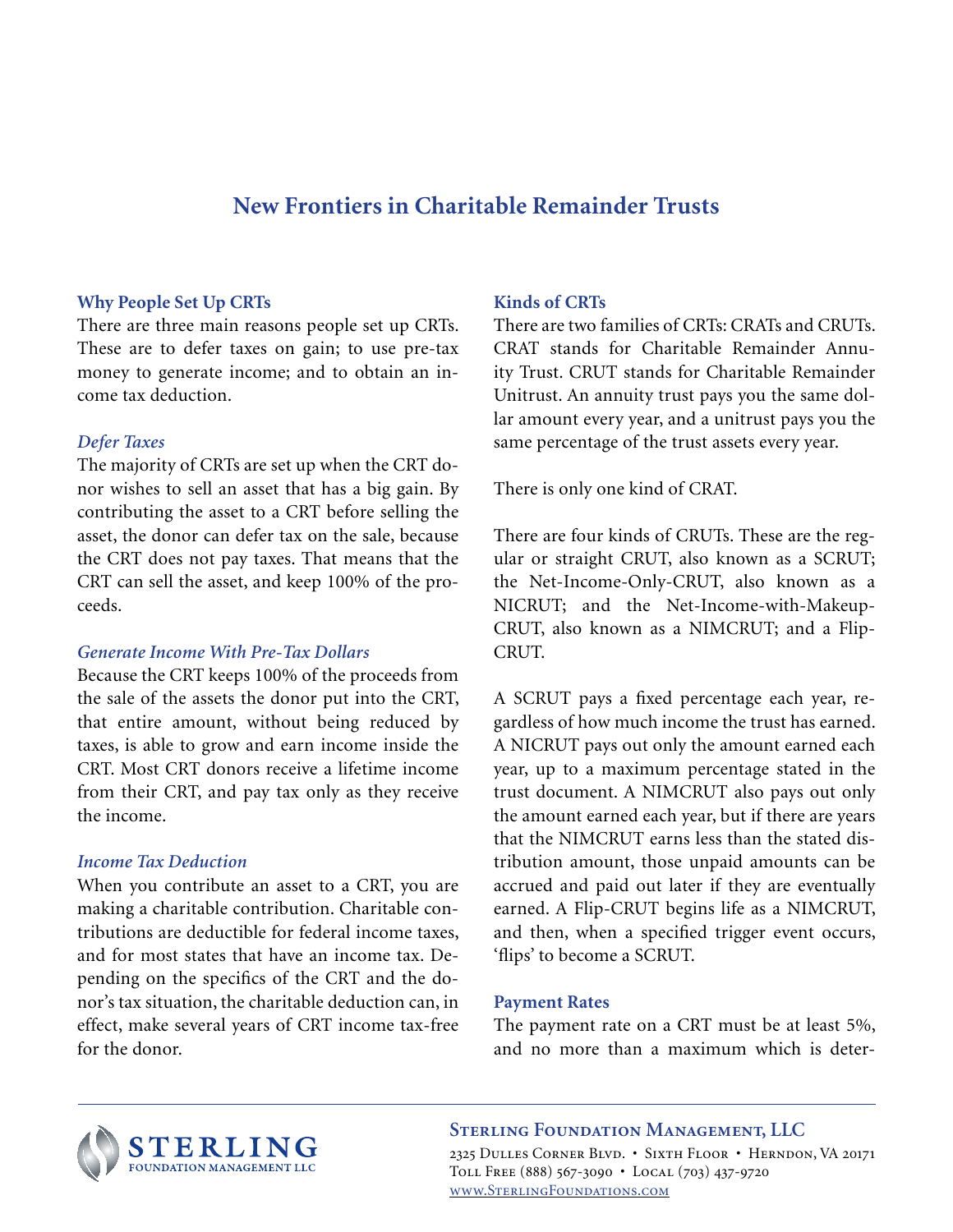mined by an IRS formula. The formula is based on the life expectancy (determined from an IRS table) of the beneficiaries in the case of a lifetime trust, and on the term of years in the case of a term trust.

The exact formula is complicated. But, in essence, the older the people, the higher the possible payout rate. Here are a few examples, based on the formula results at the time I'm writing this. For a couple who are both 70 years old, the maximum rate possible is about 14%, and if both are 60, the maximum rate possible is about 9%. For a single 65 year-old, about 19% is possible.

There are a number of factors that go into selecting an appropriate payout rate, but the selected payout rate must always be at least 5% and no more than the permitted maximum given the ages of the beneficiaries.

### **Payment Frequency**

When you set up a CRT, you have the choice of taking your payments monthly, quarterly, or annually, at the end of each month, quarter, or year. The choice you make can affect the maximum rate you can set, and it can affect your tax deduction. Everything else equal, the lower the frequency of payments, the higher the maximum possible payout rate. And also, everything else equal, the lower the frequency, the higher your tax deduction.

To set the rate as high as possible, use annual payments. But if more frequent payments are important, the difference in possible payout rate or in the size of the tax deduction is usually not large.

### **Who Are the Beneficiaries**

A CRT must have at least one charitable beneficiary and at least one non-charitable beneficiary. A charitable beneficiary is called a remainderman, and the non-charitable beneficiary is called an income beneficiary.

The income beneficiaries are the people who get the payments from the trust every month, quarter or year.

It is possible to have a single income beneficiary, or several. It is very common to have a husband and wife be joint beneficiaries.

It is less common, but possible, for parents to include children, and perhaps even grandchildren, depending on the ages of everyone.

Usually, the donor retains the right to change the remainderman any time during the life of the trust, provided that the remainderman is a qualified beneficiary.

### **CRTs Are Irrevocable**

Trusts can be revocable or irrevocable. A revocable trust can be changed or cancelled at the discretion of the grantor, that is, the person who funds it. An irrevocable trust, once created and funded, cannot be changed or cancelled.

In order to qualify for the special tax treatment that Charitable Remainder Trusts receive, a trust must be irrevocable.

Once you set up a CRT, you cannot change it. If you want to change the payout rate, you cannot change the trust. If you want to add an income beneficiary, such as a wife or husband or child, you cannot change the trust. If you want to change from annual payments to monthly payments, or the other way around, you cannot change the trust.

# **You Can't Change Your CRT, But That Doesn't Have to Mean You're Stuck**

As noted above, your CRT is irrevocable, which means that you can't change the trust or reverse the transaction that created your trust. Your CRT is irrevocable because it has to be, according to sec-



### **STERLING FOUNDATION MANAGEMENT, LLC**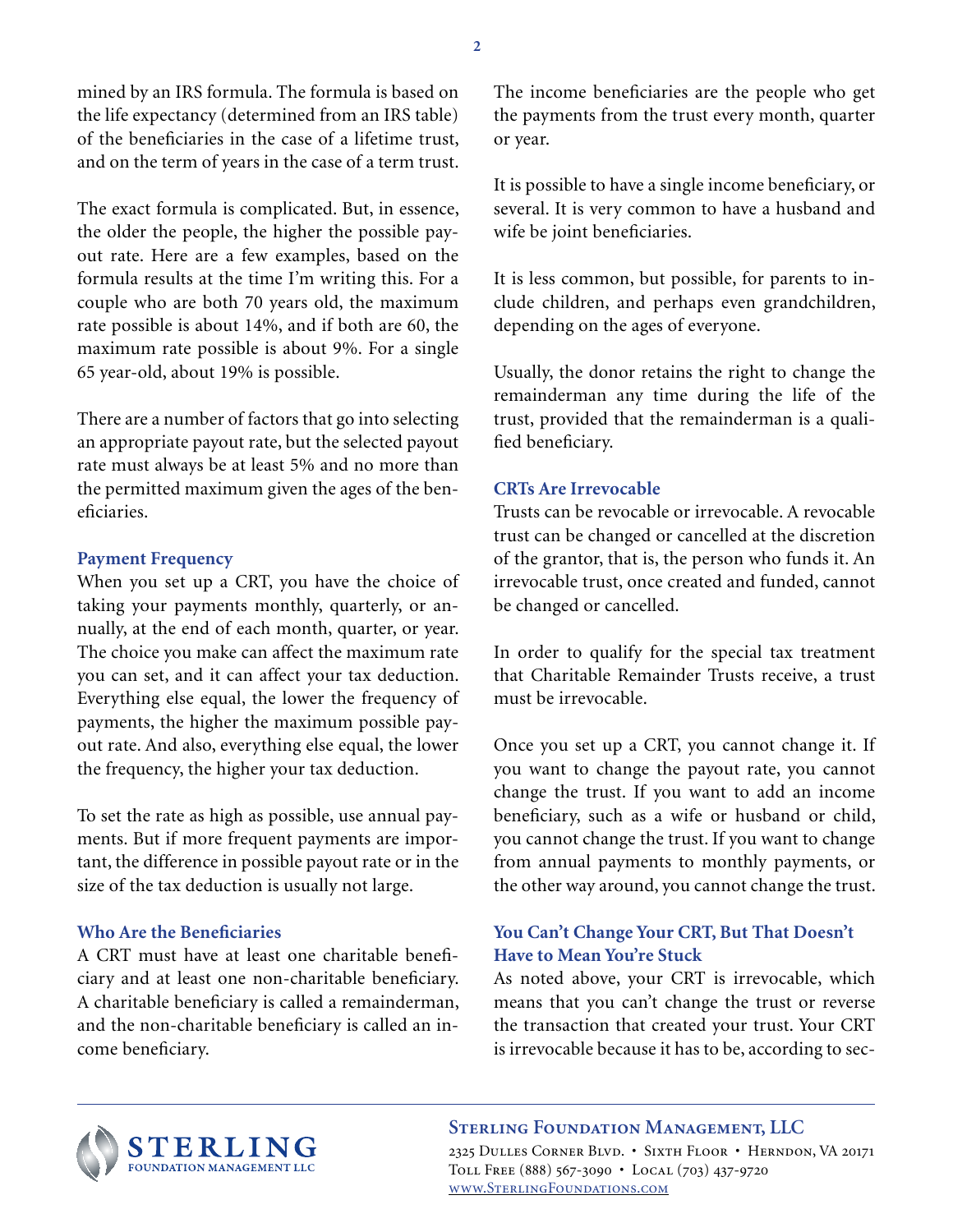tion 664 for the Internal Revenue Code, in order to qualify as a CRT.

You can't change the trust itself (except possibly for administrative changes which might be required to keep the trust qualified). You don't own the entire CRT.

Instead, you own the right to receive payments from the CRT. And you are free to do pretty much anything with that right, from keeping it as-is, to giving it away to charity or heirs, or selling it, or using it in a CRT Rollover.

### **How Do You Tell If Your CRT Is a Perfect Fit?**

Assuming your CRT was a good fit for you when you set it up, you might wonder how you can tell if it still fits as well. You might want to consider the following issues:

- 1. Would you like a higher payout?
- 2. Do you not need the money, and would prefer to have it compound tax-deferred?
- 3. Would you like an additional income tax deduction now?
- 4. If you have a NIMCRUT, is it earning its payout? Would you like a higher payment, or a more stable payment?
- 5. If you have a SCRUT, would like the flexibility, or the ability to take less income and compound it tax-deferred to take even more later?
- 6. Would you like to add a beneficiary, for example a wife, husband, child or grandchild?
- 7. If you expect not to have a taxable estate, would you like to leave more to your children or grandchildren?
- 8. If you do expect to have a taxable estate, would you like to take advantage of modern planning techniques to get more money to your heirs and less to taxes?

If you answered yes to any of these questions, then your CRT might not now be the best possible fit

for you. You may, or may not, be able to improve your situation. What follows now are several examples of situations, based on actual cases, that illustrate some of the possible ways that the fit of an old CRT can be improved. We respect our clients' confidentiality, so all the names have been changed, and specific identifying information has also been changed.

# *Couple Discovers Silver Lining to Being Older — Rollover to Higher Payout*

Are you older than you were when you set up your CRT? Yes, that is a silly question.

But people sometimes forget the maximum payout rate permissible on a CRT rises as you get older.

For example, Bob and Dorothy have a 7% SCRUT that they set up during the last decade. They anticipated that the trust would easily earn the 7%, and still be able to grow, increasing their income. However, although the last two years have seen nice growth in the trust's assets, their income has not grown as they had hoped.

They were pleased to learn that given their current ages of 65 and 60, they can qualify for a CRT with a 10% payout, up from their current trust payout rate of 7%. They are looking at a CRT Rollover into a higher paying SCRUT.

# *Underperforming NIMCRUT — Rollover to SCRUT*

The Grants are facing a different problem than Dorothy and Bob. The Grants have a 6% NIM-CRUT but their investments rarely produce 6%. Over the last decade, they've been able to get an average of only 3 to 4% income, and therefore their payments are much lower than the 6% that they had expected when they set up the trust. They've accumulated a large unpaid deficiency, and are getting quite fed up.



### **STERLING FOUNDATION MANAGEMENT, LLC**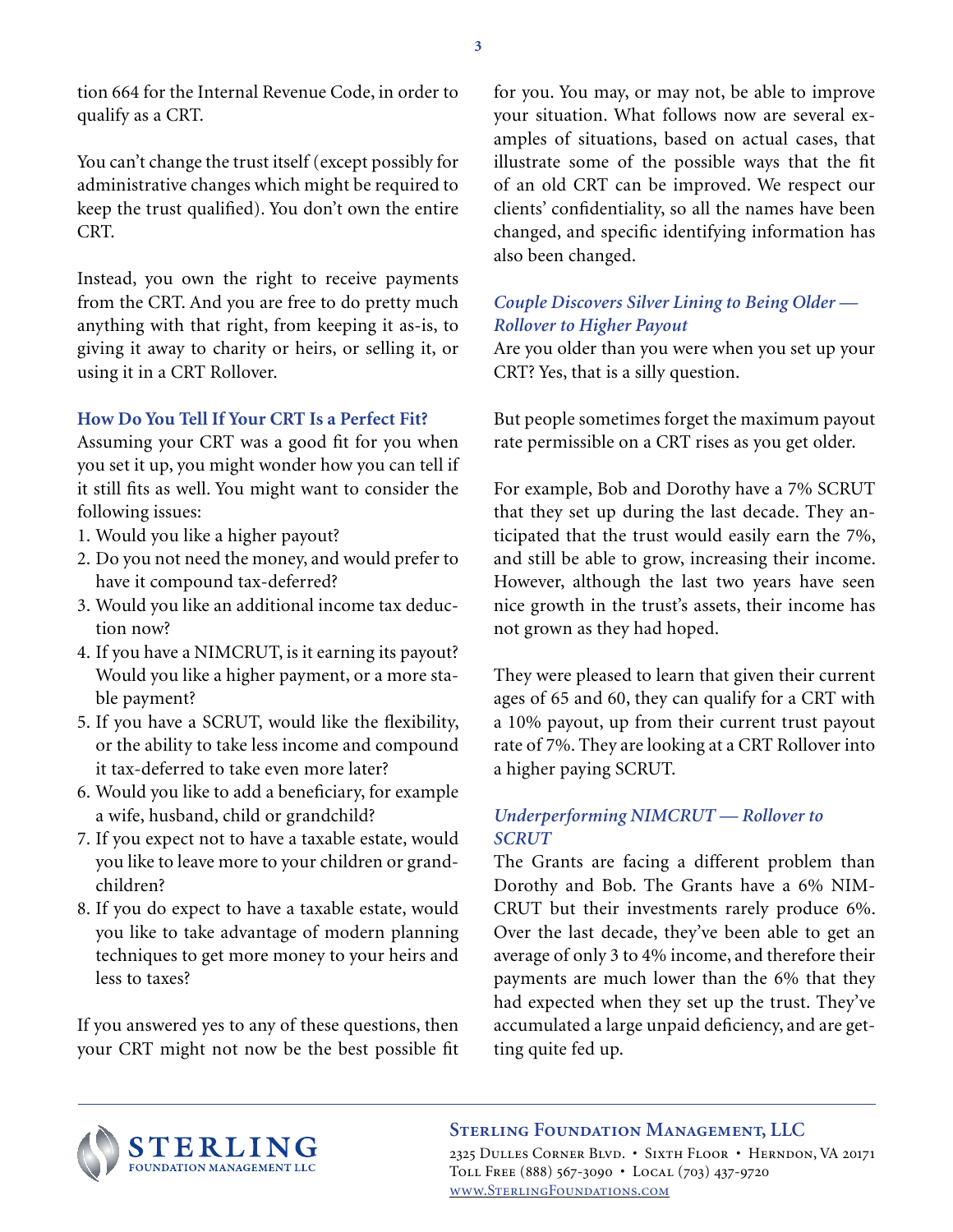They considered selling their income interest outright, but they didn't want to pay a large tax bill.

So, is there anything they can do?

Yes. They are looking to roll from their underperforming NIMCRUT into a 7% SCRUT. The new SCRUT, their advisors tell them, should be able to earn an average total return (not just interest and dividends) of 7%. But even if it falls short, because it is a SCRUT, and not a NIMCRUT, the Grants will receive their 7% each year, regardless of whether the trust accounting income is greater, less, or equal to 7%. The Grants want income, and this new SCRUT should give it to them.

By rolling over, they'll also get an income tax deduction.

# *Aging Grantor Wants to Add Children — Rollover SCRUT to NIMCRUT*

Mildred S. has done well. She and her husband William set up their 6.35% SCRUT almost two decades ago. William has since passed on, but a strong allocation to value stocks enabled them to almost skip the 2001–2003 bear market, they rode the market down in 2008–9, and all the way back up. Mildred now has over \$2 million in the trust, and doesn't need the income. She wants to provide more to her children.

One alternative is to take the income, currently over \$120,000 a year, pay income tax, and give what's left to the kids. Unfortunately, Mildred lives in a state with a high income tax, and her accountant told her that she'd pay almost half of each payment in taxes, leaving little for the kids.

He suggested instead that she rollover her SCRUT to a new NIMCRUT, and add her two sons as income beneficiaries. Given everyone's ages, she is able to do this and still keep the payout rate the same, at 6.35%. And, she'll get an income tax deduction, which she and her accountant like too.

# *Grandparents Use CRUT to Help with Grandchildren's College*

Henry and Blanche T. have four grandchildren between the ages of 3 and 12. They want to help with the children's college tuition. Henry and Blanche also have 7% SCRUT with a value of about \$600,000 now. They've been paying tax at high rates for years, but for them the Obamacare 3.8% tax is, in Henry's words, "The straw that broke the camel's back."

So Henry and Blanche are doing something about it. They're rolling their SCRUT into a new Flip-CRUT. The trust will flip when the oldest grandchild turns 18. They figure that the income will then go to the grandkids, and be taxed at their lower rates. In the meantime, the assets will grow tax-deferred, and they won't miss the income because they're not spending it now anyhow.

# *Remarried Man Uses a CRT Rollover to Add His Younger Wife*

Arnoldo and his first wife emigrated from Argentina during the period of the Junta and settled in Seattle. Arnoldo flourished in the software boom, but his wife hated the cold and the rain. They divorced and she moved to Miami. Arnoldo enjoyed a huge gain in his employer's stock. Wanting to diversify to reduce the risk of a market reverse, he used a large part of his appreciated stock to fund a 6% SCRUT. Because he was divorced, he is the only beneficiary. Some time after he funded his CRT, Arnoldo retired. He was, and is, able to live very comfortably on the 6% of a CRUT which is still valued in the millions.

About a decade after setting up the trust, Arnoldo, then in his late fifties, married a woman 23 years



**STERLING FOUNDATION MANAGEMENT, LLC** 2325 Dulles Corner Blvd. • Sixth Floor • Herndon, VA 20171 Toll Free (888) 567-3090 • Local (703) 437-9720 www.SterlingFoundations.com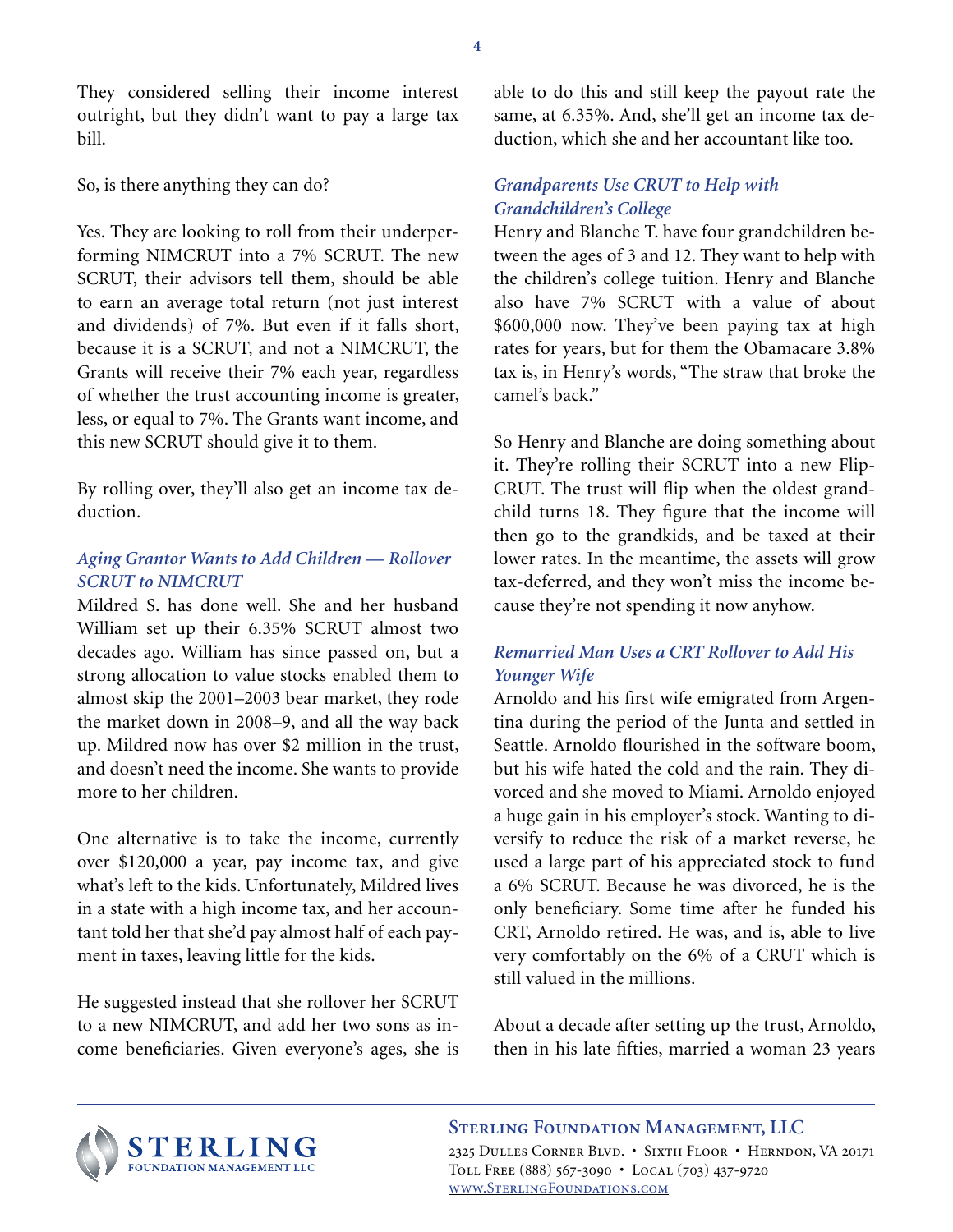his junior. They had children together. Arnoldo has been involved in other business ventures, but none have paid off like that first one.

Arnoldo likes his SCRUT, and likes the income. But he is concerned that his wife will suffer a cut in living standards when he dies. He doesn't want to sell and pay a big capital gains tax.

The solution for Arnoldo is to roll his current SCRUT into a new SCRUT which also includes his wife as a beneficiary. Their annual income will drop somewhat, but instead of stopping when Arnoldo dies, it will continue for his wife's entire life too. And they'll get an income tax deduction which for the first couple of years will almost completely offset the reduced income.

### *Selling a CRT to Leave More to Children*

Donald and Helen don't like taxes more than anyone else. Yet they found a silver lining in the tax law that took effect January 1, 2013. That law raised the estate-tax exempt amount to over \$5 million per person, or over \$10 million per couple. Donald and Helen don't have that much, and never will.

But they care, because they have a CRT they funded years ago when the exemptions were only \$600,000 per person. Helen remembers when her mother died in 1993 and the government gutted her \$2 million estate. "The [expletive deleted] government got more than any of us kids," she said bitterly. "I don't want our money feeding their greedy maw."

Now it won't, because of the higher exemption. But Donald and Helen's kids won't get anything if they die with their CRT in place, because when they die, they get no more out of it.

So Donald and Helen decided to sell their income interest, invest the capital, live off the income, and leave the entire lump sum, which is under \$5 million, to their two children.

### **Time Changes Things**

Few things in our lives are unaffected by the passage of time. People get married, and divorced. Children are born. People pass away. Incomes rise, and fall. The stock, bond, and real estate markets rise and fall. Needs change.

Because of changes like these, and others, old CRTs are not always great fits for their beneficiaries after a number of years.

### **Can You Be Made Better Off?**

Your situation is unique. You know it better than anyone else. It is possible that your CRT fits your needs better than any available alternative. It is also possible that a better alternative exists. In most cases, a better alternative does exist, and we can help find it.

■ ■ ■

### **About the Author. Roger D. Silk, Ph.D., CFA.**



Roger D. Silk is the CEO of Sterling Foundation Management. He is a widely recognized expert in the field of private foundations and charitable trusts and his articles have appeared in magazines

such as *Estate Planning*, *Philanthropy*, the *Journal of Financial Planning* and *Trusts & Estates*. Dr. Silk earned a Ph.D. and an M.A. in applied economics from Stanford University, as well as a B.A. in economics (with distinction). He is the author, along with James Lintott, of *Creating a Private Foundation* (2003) and *Managing Foundations and Charitable Trusts* (2011).



#### **STERLING FOUNDATION MANAGEMENT, LLC**